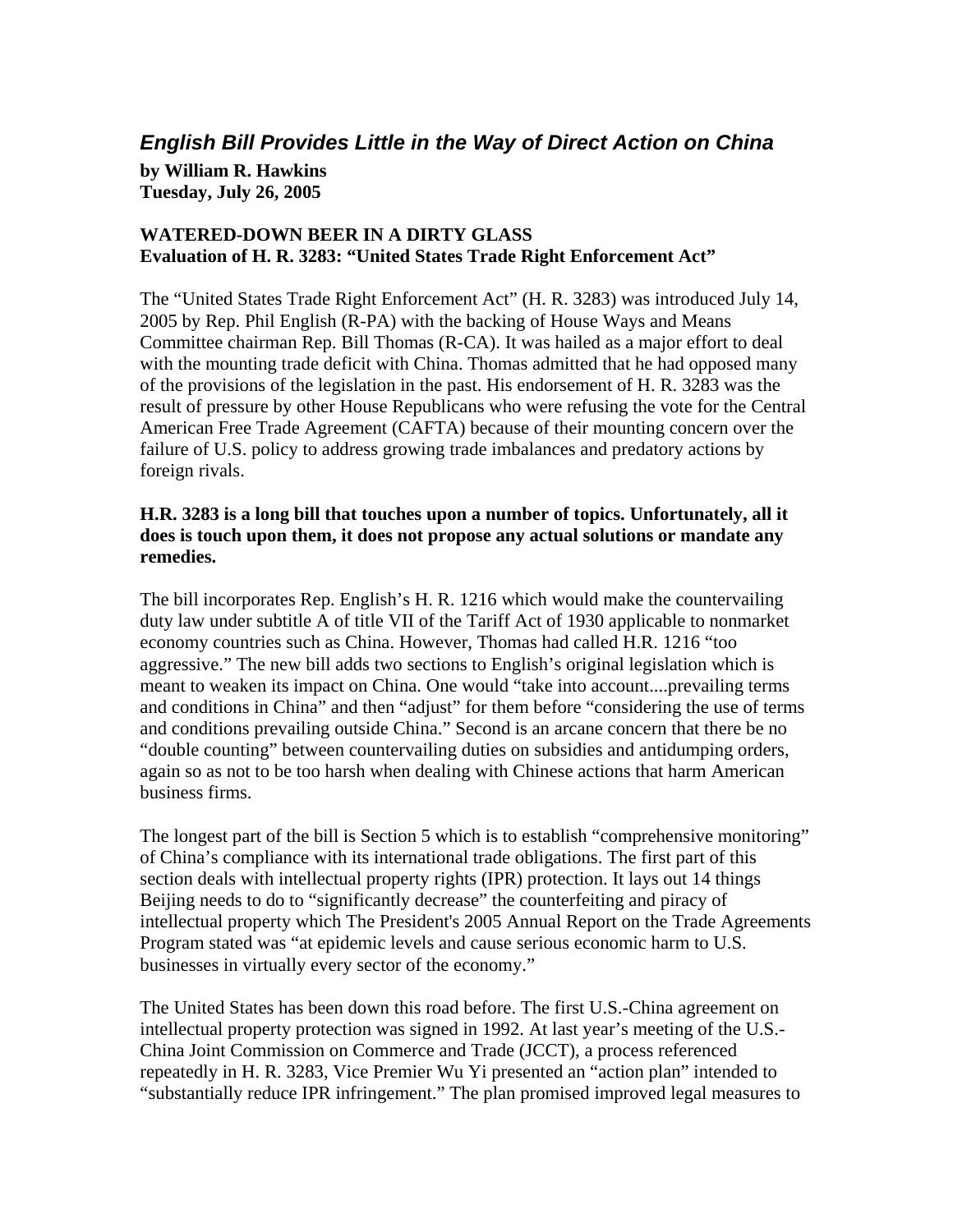facilitate increased criminal prosecution of IPR violations, increased enforcement activities and a national education campaign. Yet, these promises have not been kept any better than previous Chinese assurances. The question now is what will Washington to do compel China do to what it has refused to do in the past.

**The only remedy H.R. 3283 calls for is the filing of a case at the World Trade Organization. Such a course would take years to prosecute with no certainty of a favorable outcome,** given the bias of foreign judges on WTO dispute panels against U.S. trade law. In the end, even if the United States gained a favorable ruling, it would still have to resort to sanctions (if approved by the WTO) to compel Beijing to act. In the meantime, billions more in stolen intellectual property would have been lost to American entrepreneurs and artists. Washington has monitored Chinese IPR behavior enough. It is now time to act directly, but if H.R. 3283 is the controlling legislation on the subject, it will only serve to delay and possibly frustrate needed action.

Other parts of Section 5 deal with U.S. exports of goods and services, and the "accounting of Chinese subsidies" to the WTO – but not their termination. Biannual and monthly reports are to be made by the President to Thomas' Ways and Means Committee on the steps the Beijing regime is making to correct problems, or at least their "good faith" efforts. Then the President is to describe what actions "if any" are to be taken if it is determined that Beijing is failing in its efforts. Again, the only specific action mentioned in the bill is a possible WTO case.

Given the general reluctance of the Bush administration to find fault with China, these reports will most likely be used as an excuse for doing nothing rather than provide a rationale for action. For example, the Secretary of the Treasury under current law is to report biannually on currency manipulation, but Secretary Snow has refused to formally declare China to be in violation.

China's currency, which is not freely traded on world financial markets, has become one of the most pressing issues this year. Yet, the section dealing with this topic is the shortest in H. R. 3283. It does nothing more than call on the Treasury to submit a report that "(1) defines currency manipulation; (2) describes actions of foreign countries that will be considered to be currency manipulation; and (3) describes how statutory provisions addressing currency manipulation by trading partners of the United States...can be better clarified administratively to provide for improved and more predictable evaluation." That's it, nothing about what measures should be taken to offset its effect on the U.S. economy or to compel foreign governments to stop the practice.

No one should think that the policy change announced by the People's Bank of China last week means that the currency problem is on its way to a solution absent continued American pressure. The Reminibi (RMB) was revalued by only 2.1 percent against the dollar, but is still being 'managed" by central authority, not the market. Given that the RMB has been estimated to be as much as 40 percent undervalued against the dollar, this alleged "new" policy does not deserve the term "float" that Beijing has tried to use in its behalf. According to the same statement, the "People's Bank of China is responsible for maintaining the RMB exchange rate basically stable at an adaptive and equilibrium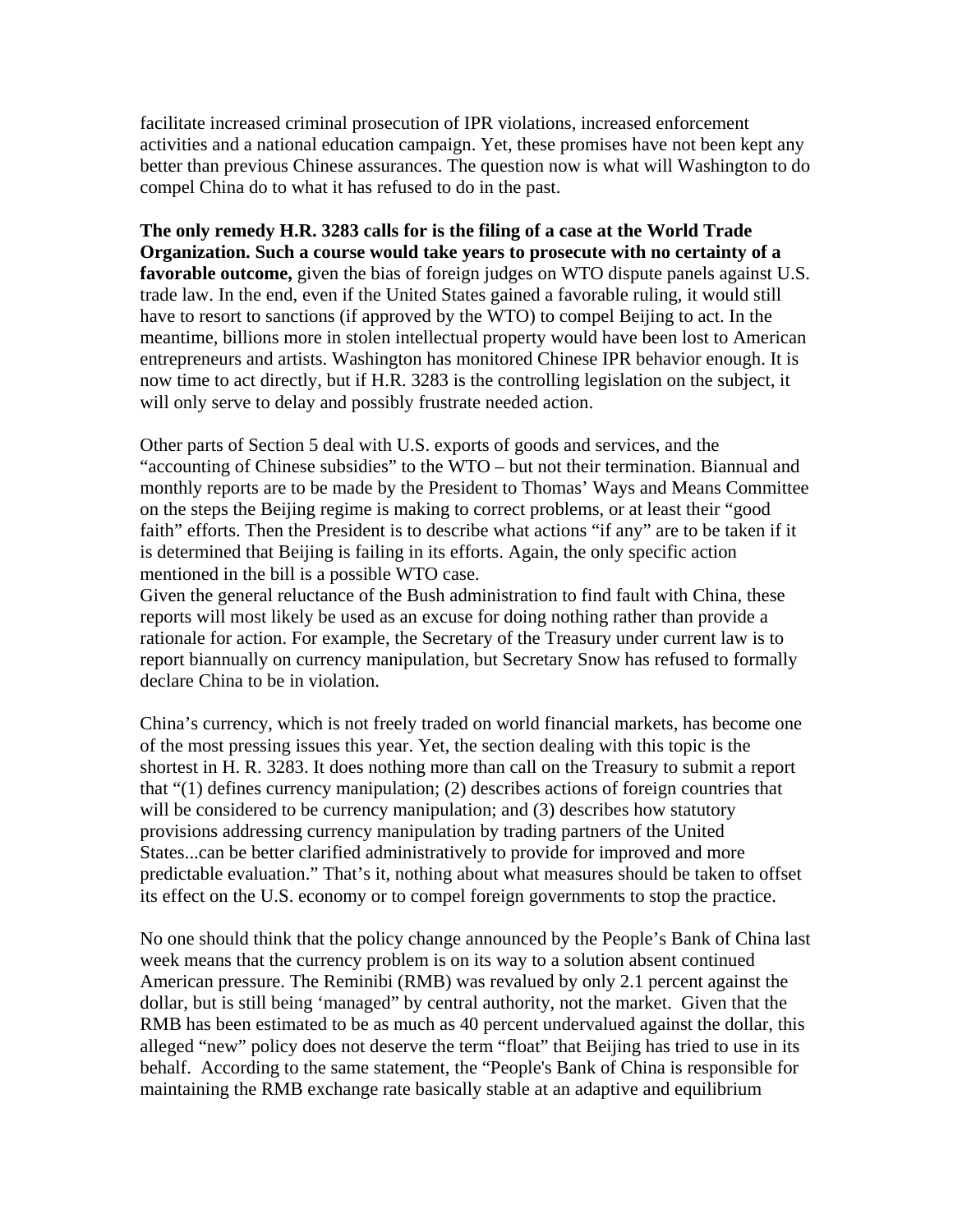## level."

But the large (and increasing) trade surplus China is running in American and world markets is not an "equilibrium" by any normal use of the term. As Barrons put it, "We do not think that a 2% change in the exchange rate is enough to cause the volume of the mega-trade flows of goods into and out of China to adjust very much, if at all." The Wall Street Journal was even more explicit, stating July 22, that the new procedure for setting the RMB exchange rate is just "a new formula for preserving one of the crucial elements of its economic success." The WSJ knows that the objective of Beijing's policy, however implemented, remains to "gave foreign investors the confidence to build factories in China, fueling the country's export-led boom." That boom has been devastating to American manufacturers, has driven the United States deeper into debt and has supported the rise of China as a global strategic rival. As long as Washington is only studying the situation and talking (mainly to itself), Beijing knows it need not make any substantial change in a policy that provides it with such enormous advantages.

Will Washington do more if the English bill passes? Under Sections 7 and 8, the bill authorizes more money for the U.S. Trade Representative and the International Trade Commission for enforcement, monitoring, and studies of China's impact on the U.S. economy, but nothing is specified as to what actions, if any, are to be taken. The trade problems with China did not just start this year. Every year the USTR reports on China in is annual National Trade Estimate Report on Foreign Trade Barriers. In the 2005 report, the section on Beijing's faults ran over 50 pages. With a \$162 billion trade deficit with China last year and a likely deficit this year of \$200 billion, the problem is self-evident.

The final Section 9 of H.R. 3283 is a non-binding sense of the Congress that China should join the WTO Agreement on Government Procurement, something most foreign governments– not just China, have refused to do. The section notes that Beijing has moved in the opposite direction and "enacted a law on government procurement that incorporates preferences for domestic goods and services" in 2002. So what is to be done? Nothing more than "raise these concerns with appropriate officials of the People's Republic of China and other trading partners."

H.R. 3283 does not constitute the kind of substantial, energetic and, above all, resultsoriented policy that those concerned with the negative impact of China's rise as a global economic power have demanded. And for those whose concerns run to how Beijing is using its new wealth to expand its military power in ways dangerous to the U.S. position in Asia and elsewhere, H. R. 3283 says nothing. Indeed, in one respect it undermines the attempt to focus American attention on the Chinese threat. In Sections 2 and 7, it criticizes Japan for trade barriers and currency manipulation as if to put Tokyo and Beijing on an equal footing. While the United States certainly has outstanding trade issues with Japan, as it does with all of its major trading partners, Japan is an ally of the United States. The security ties between Tokyo and Washington have been growing closer in recent years precisely because both countries face a strategic challenge from China. One can only assume that Rep. Thomas, who has a strong pro-China voting record, wanted Japan mentioned to mollify Beijing.